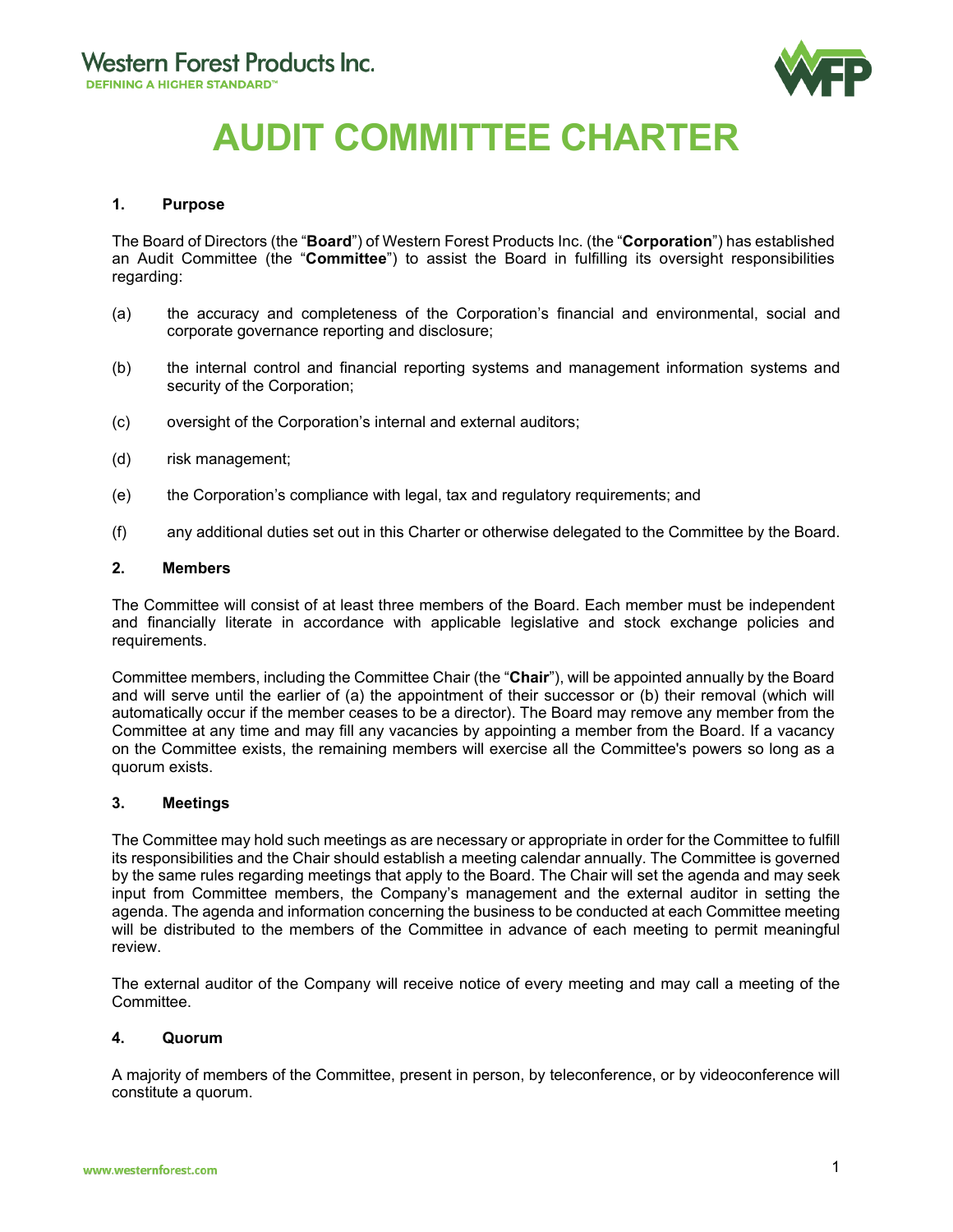**DEFINING A HIGHER STANDARD™** 



# **5. Duties**

The Committee will have the following duties:

- (a) *Financial Reporting and Disclosure*
	- (i) *Annual Disclosure.* Review and make appropriate recommendations to the Board on the audited annual financial statements, the related management's discussion and analysis ("**MD&A**"), the earnings press releases and the annual information form, and financial disclosures in the management information circular and the sustainability report.
	- (ii) *Pension Plan Disclosure.* Review and make appropriate recommendations to the Board on the audited annual financial statements for the Corporation's pension plans.
	- (iii) *Quarterly Disclosure.* Review and make appropriate recommendations to the Board on the unaudited quarterly financial statements, the related MD&A and the earnings press releases.
	- (iv) *Disclosure of Other Financial Information*.
		- Review the design, implementation, maintenance and adequacy of procedures for the review of the Corporation's public disclosure of financial information, including information derived from the Corporation's financial statements.
		- Review, on a quarterly basis, the disclosure committee's report to the Committee pertaining to the disclosure committee's activities for the previous quarter. Review, on a yearly basis, (a) the disclosure committee's assessment of the Corporation's disclosure procedures, including any control deficiencies, and its recommendations on corrective measures to be taken to correct these deficiencies, and (b) the disclosure committee's Charter.
		- Oversee and monitor compliance with and make recommendations to the Board for any necessary amendments to the Corporation's disclosure and confidentiality policies, including the Corporate Communications and Disclosure Policy. Authorize any waiver granted in connection with such policy, and confirm with management the appropriate disclosure of any such waiver.
	- (v) *Significant Accounting and Disclosure Practices*. Review with management and the external auditor significant accounting and disclosure practices employed by the Corporation to ensure that the financial statements are complete, do not contain any misrepresentations, and fairly present the Corporation's financial position and the results of its operations in accordance with Canadian GAAP and applicable International Financial Reporting Standards.
	- (vi) *Compliance with GAAP and Applicable Laws.* Confirm that GAAP and all applicable laws or regulations related to financial reporting and disclosure have been considered and complied with.
	- (vii) *Off-Balance Sheet Transactions*. Discuss with management the effect of any off-balance sheet transactions, arrangements, obligations and other relationships with unconsolidated entities or other persons that may have a material current or future effect on the Corporation's financial condition, changes in financial condition, results of operations, liquidity, capital expenditures, capital resources, or significant components or revenues and expenses.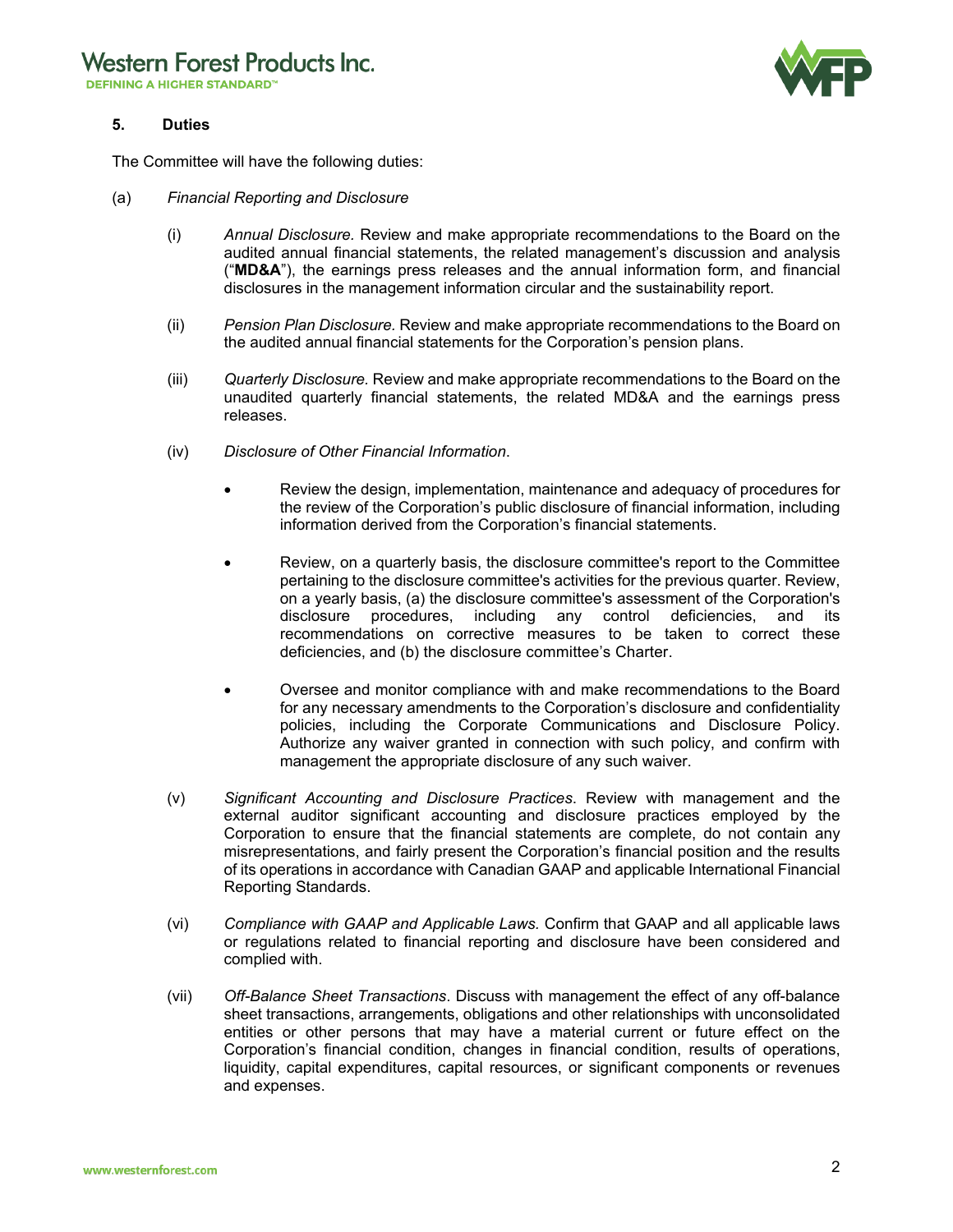**Western Forest Products Inc.** 

**DEFINING A HIGHER STANDARD™** 



- (b) *Environmental, Social and Corporate Governance (ESG) Reporting.* Oversee the Corporation's reporting standards in relation to ESG, review and make appropriate recommendations to the Board on the sustainability report, and periodically review and assess the Corporation's communications in respect to its policies and practices in the area of ESG;
- (c) *Oversight of Internal Controls and Information Management*
	- (i) *Review and Assessment*. Review with management and the internal auditor the adequacy and effectiveness of the Corporation's system of internal control and management information systems and security.
	- (ii) *Policies and Procedures.* Monitor policies and procedures for internal accounting and financial control. Monitor policies, procedures and plans for management information systems, electronic data control and cyber security, including crisis management and business continuity plans.
	- (iii) *Fraud*. Oversee investigations of alleged fraud and illegality relating to the Corporation's finances and any resulting actions.
	- (iv) *Complaints.* Establish procedures for the receipt, retention and treatment of complaints received by the Corporation regarding accounting, internal accounting controls or auditing matters; the confidential, anonymous submission by employees of concerns regarding questionable accounting or auditing matters; and for the protection from retaliation of those who report such complaints in good faith.
- (d) *External Audit*
	- (i) *Reporting Relationships*: The external auditor will report directly to the Committee.
	- (ii) *Appointment or Replacement*: Review and make appropriate recommendations to the Board (including for shareholder approval) regarding the appointment or replacement of the external auditor.
	- (iii) *Compensation*. Review with management and make appropriate recommendations to the Board regarding the external auditor's compensation.
	- (iv) *Performance.* Evaluate the performance of the external auditor.
	- (v) *Independence.* Review and monitor the independence of the external auditor.
	- (vi) *Audit Plan*.
		- Before an audit commences, review the audit plan with the external auditor and management, and consider the nature and scope of the planned audit procedures.
		- Discuss with the external auditor any significant changes required in the approach or scope of their audit plan, management's handling of any proposed adjustments identified by the external auditor, and any actions or inactions by management that limited or restricted the scope of their work.
	- (vii) *Review of Results*. Review, without management present, the reports of the external auditor and discuss with the external auditor the quality (not just the acceptability) of accounting principles used, any alternative treatments of financial information that have been discussed with management, the ramifications of their use and the auditor's preferred treatment, and any other material communications with management.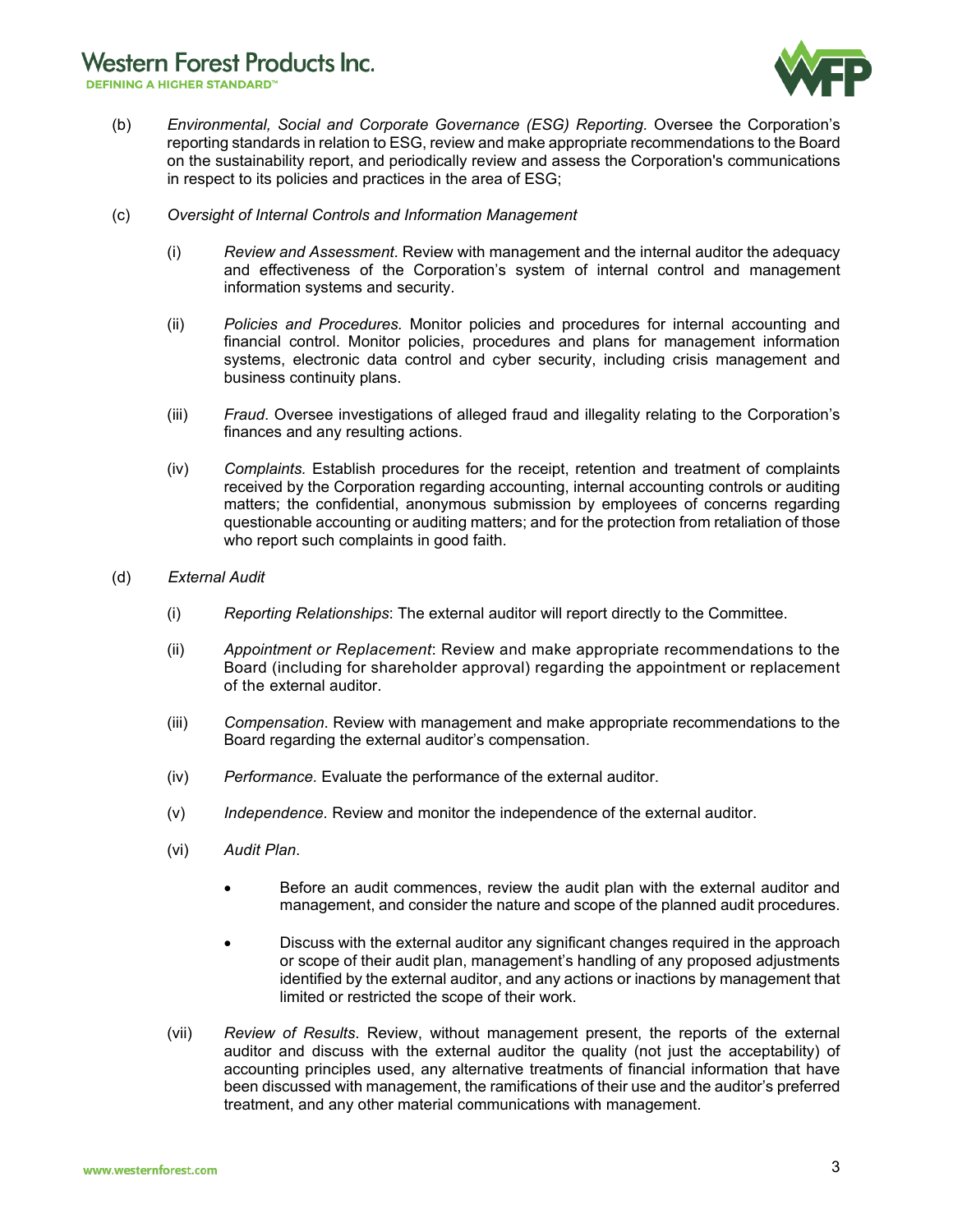**DEFINING A HIGHER STANDARD™** 



- (viii) *Disagreements with Management.* Resolve any disagreements between management and the external auditor regarding financial reporting.
- (ix) *Meeting with External Auditor.* Meet with the external auditor without management present (1) at least quarterly to discuss and review specific issues; and (2) as appropriate with respect to any significant matters that the auditor may wish to bring to the Committee for its consideration.
- (x) *Material Written Communications.* Review all other material written communications between the external auditor and management, including the post-audit management letter containing the recommendations of the external auditor, management's response and, subsequently, follow up identified weaknesses.
- (xi) *Correspondence.* Review with management and the external auditor any correspondence with regulators or governmental agencies, employee complaints or published reports that raise material issues regarding the Corporation's financial statements or accounting policies.
- (xii) *Non-Audit/Audit Services.* Pre-approve, in accordance with applicable law, any non-audit services to be provided to the Corporation by the external auditor, with reference to compatibility of the service with the external auditor's independence.
- (xiii) *Hiring Policies.* Review and approve the Corporation's hiring policies regarding partners, employees and former partners and employees of the present and former external auditor*.*
- (xiv) *Other Audit Matters.* Oversee any other matters relating to the external auditor and the performance of audit services on the Company's behalf.
- (e) *Risk Management.* 
	- (i) *Risk Review.* Review the principal business risks of the Corporation at least annually and review and assess the adequacy of the Corporation's risk management policies and procedures with respect to the Corporation's principal business risks (including major information technology and cyber-security risks).
	- (ii) *Risk Management.* Review and assess the adequacy of the implementation of appropriate systems to mitigate and manage risks and report regularly to the Board.
	- (iii) *Insurance.* Review and make recommendations to the Board as necessary regarding the Corporation's insurance program.
- (f) *Legal, Tax and Regulatory Compliance.*
	- (i) *Tax Compliance.* Review with management the Corporation's relationship with taxation authorities and regulators, including the timeliness and accuracy of the Corporation's filings with these entities.
	- (ii) *Legal Events*: Review any actual or anticipated litigation or other events, including tax assessments, which could have a material current or future effect on the Corporation's financial statements.
- (g) *Related Party Transactions.* Review with management all related party transactions and the development of policies and procedures related to those transactions.